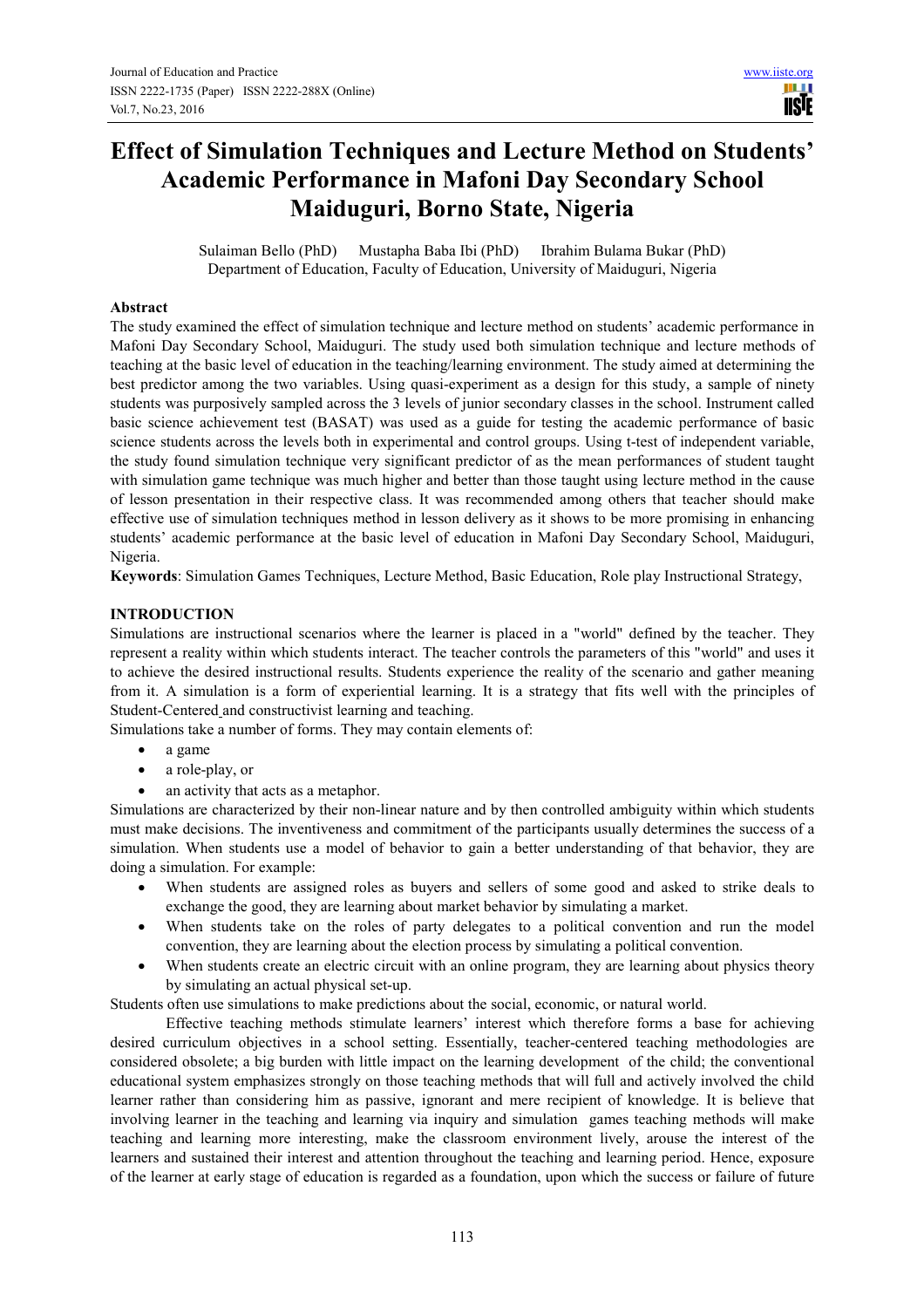educational system lies (Bello, 2015). Therefore in this regard the use of effective teaching techniques at this level of education is vital to the survival of the system. Practitioners in this context advocated a child-centered education and their views had a great deal of influence on modern educationists. Bello, Bukar and Ibi (2016) maintained that learners possesses within himself certain potentialities for development, and that it's the task of the teacher to make these potentials develop itself instead of imposing some external measures. There are hues and cries that teachers at various levels of education were accustomed to traditional methods of teaching especially the lecture and didactic methods. Studies from Maran, (2003), Bame (2004) and Bello, Bukar & Ibi (2016) confirmed that the negative attitude of learners at the basic education level towards certain subject is a result of poor teaching technique. It has also been argued that teachers do not support the effective handling of their subject to boost academic performance of their pupils. Simulation games teaching technique is one of those techniques that is widely believed among other learner-centered approaches to promote effective transactions and communication between teacher and the learners.

Simulation games are representation of an actual physical or social situation reduced to manageable proportions to serve a specific purpose, or any context or play among adversaries, operating under constraints or rules for an objective like winning, victory, or play-off, which have two characteristics: overt competition and rules (Yerima, 2007). Adoke (2015) maintained that simulation games combine unique characteristics, which makes it suited to situations where the stress is on interactive learning. It produces fun, effective learning and approximately the real world. They describe simulation game as a contrived activity which corresponds to some aspect of reality. Simulation games provides opportunities for students to analyze problems, make decision, manage real life situations, control projects and experience the consequences of their actions. They are design to help student to learn to achieve specific objectives actively rather than passively. Simulation games take learning out of area of abstraction and make it participatory skills. It involves learning by doing and this is of particular benefit where human relations, interactions and emotions are involved. Skills are required through practice and enables participants to learn facts, processes and alternative strategies. There are various strategies available for achieving effectiveness and the teacher has full responsibility for selecting the most appropriate one in order to deliver successfully.

When designing well both simulations and gaming environments can facilities students learning of both specific domain of knowledge and concepts. Cognitive skills like pattern recognition, decision making and problem-solving will be enhanced and rapidly articulated. From his review, Randel, (1992), concluded that educational gaming could be used effectively to provoke Mathematics, Physics and language arts when specific instructional objectives were targeted. Funk (2002) found information processing problem-solving, social development and academic abilities. Other educational strengths of using simulation games include developing a variety of cognitive objectives transferable process skills student-centered learning initiative, creative thinking, affective objectives sense of completion and knowledge integration (Ellington, 1998).

In a related development, the National Teachers' Institute (2000) in Adoke (2015) in discussing the importance of simulation methods in social studies classified the educational strength of the methods into 4 categories namely: social skills, knowledge goals, valuing and problem solving. In discussing the strength of the simulation methods in developing social skills among the learners, the National Teachers' Institute (2000) further opined that since each and every learner is an active participant, the shy ones does not fed "observed" and trends to communicate effectively with peers. The aggressive learner is also forced to modify his interaction habits since new peer relationship develop during the game. Most simulations depend on peer interaction and pupils are forced to share their ideas with others. Social skills are developed as pupils are forced to obey the rules of the game and work with classmates for the benefit of the group team goals. The problem of this study hinges on a determination of the effect of simulation games technique and lecture method that determine the instructional effectiveness of students' academic performance in Mafoni Day Secondary School, Maiduguri, Borno State, Nigeria.

## **Objective of the Study**

The objective of the study is to determine the effect of simulation techniques and lecture method on students' academic performance in Mafoni Day Secondary School Maidugri, Nigeria.

#### **Research Question**

- 1. What is the effect of simulation games technique on students' academic performance in Mafoni Day Secondary School?
- 2. What is the effect lecture method on students' academic performance in Mafoni Day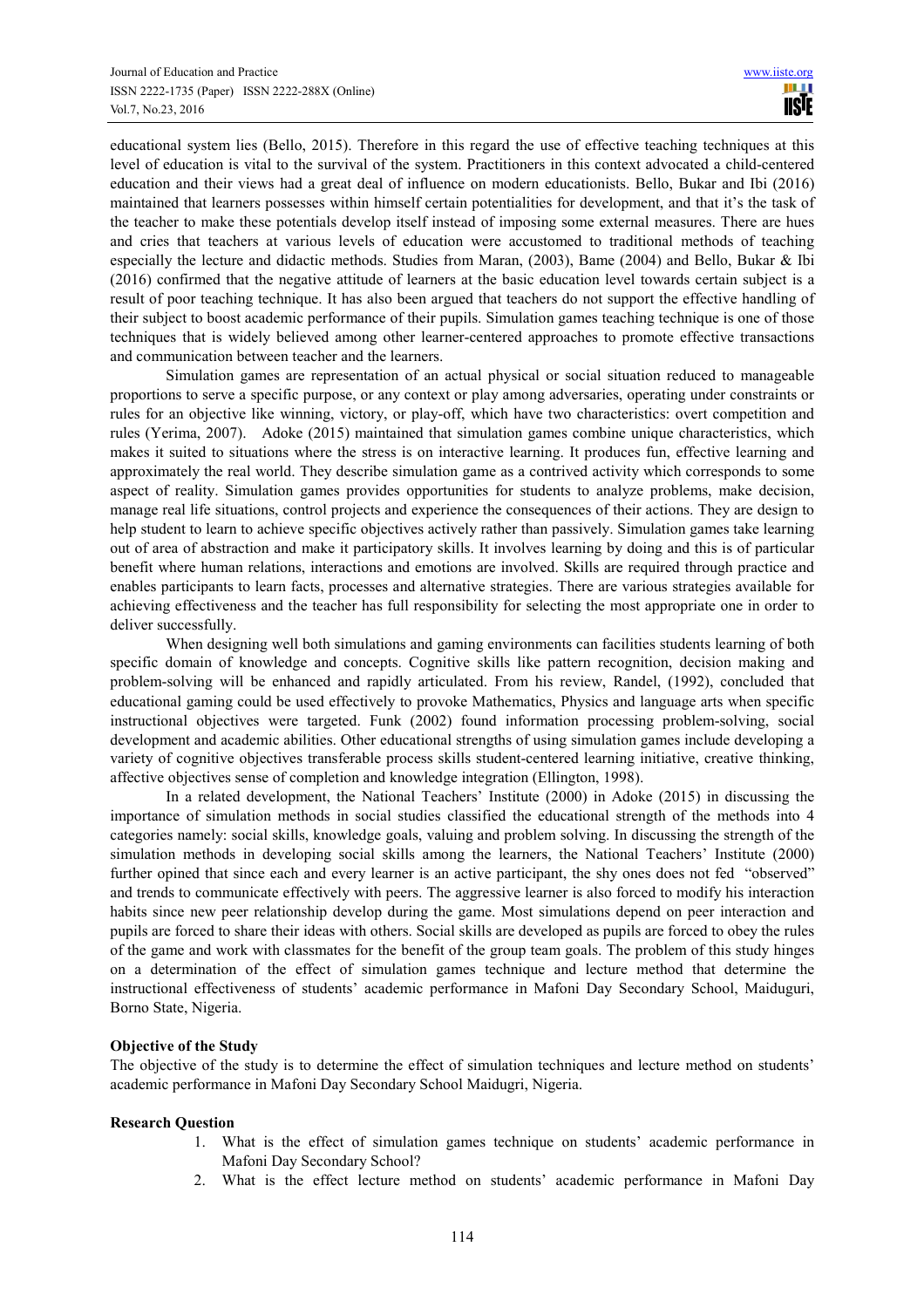secondary School Maiduguri?

# **Hypothesis**

Academic performance of students taught with simulation games technique does not significantly differs with the performance of students taught using lecture method in Mafoni Day Secondary School, Maiduguri.

# **Methods**

The study covered junior secondary school 1-3 in Mafoni Day Secondary School Maiduguri as teaching subject chosen for the experiment was basic science. It also used the non-equivalent comparison group which is widely believed to be the most commonly used quasi-experimental design (Muhammed (2015). In its simplest form, it requires a pretest and posttest for a treated and comparison group. It is a design in which the effects of a treated or intervention are estimated by comparing outcomes of a treatment group and comparison group but without the benefit of random assignment (salihu 2015). The researcher thus chose this design because of its suitability to the demands of the study.

The study utilizes purposive sampling to choose the participating class for the quasi-experiment. However, olayiwola (2007) states that 30 participants of each group (experimental and control) are considered adequate for this kind of study. Each level is represented by 30 participants, having 15 for experimental and 15 for control group running through JSS1-3 giving a total of 90 students sampled for the study respectively.

### **Instrumentation**

Teacher made test known as basic science achievement test (BASAT) was used as an instrument used for the purpose of testing the academic performance of basic science students across the levels both in experimental and control groups. The study used table of specification to determine the content validity of the test items. Yerima (2007) view table of specification as two way-dimensional tables which defines as clearly as possible the scope and emphasis of the test items and relate the objective to the content, so as to certify the most important criteria of the test and that of content validity.

The data for this study were the scores of the teacher made test (BASAT) obtained from the pre-test post-test administered to the control and experimental groups. The study used mean and standard deviation to answer the questions raised by the study. T-test was used in testing the research hypothesis.

### **Results**

Presented below are quantitative and qualitative answers provided for the question raised by the study. The frequency table, mean, standard deviation and standard error were used as statistical tools to answer the questions raised.

### **Research question:**

**Table1:1** Descriptive statistics on the academic performance of pupils taught with simulation games technique and those taught using lecture technique

| $\mathbf{r}$<br><i>l</i> echniques |    | Mean                 | Standard deviation |  |  |
|------------------------------------|----|----------------------|--------------------|--|--|
| Simulation games                   | 90 | $\bigcap$<br>66.2333 | 0710 <sup>2</sup>  |  |  |

Table 1.1 above revealed the academic performance of pupils taught using simulation games technique and those who were taught with lecture technique. The mean academic performance of the simulation games group was 66.23 and that of the lecture group was 46.60. This implies that pupils who were taught with simulation games technique had higher mean academic performance than their counterparts taught with the lecture technique.

### **Hypothesis:**

The hypothesis formulated in the study was statistically tested using independent sample t-test. The outcomes of the statistical analysis are presented below to guide the study on either to retain or reject the null hypothesis set by the study.

**Ho**: Academic performance of students taught with simulation games technique does not significantly differs with the performance of students taught using lecture method in Mafoni Day Secondary School, Maiduguri.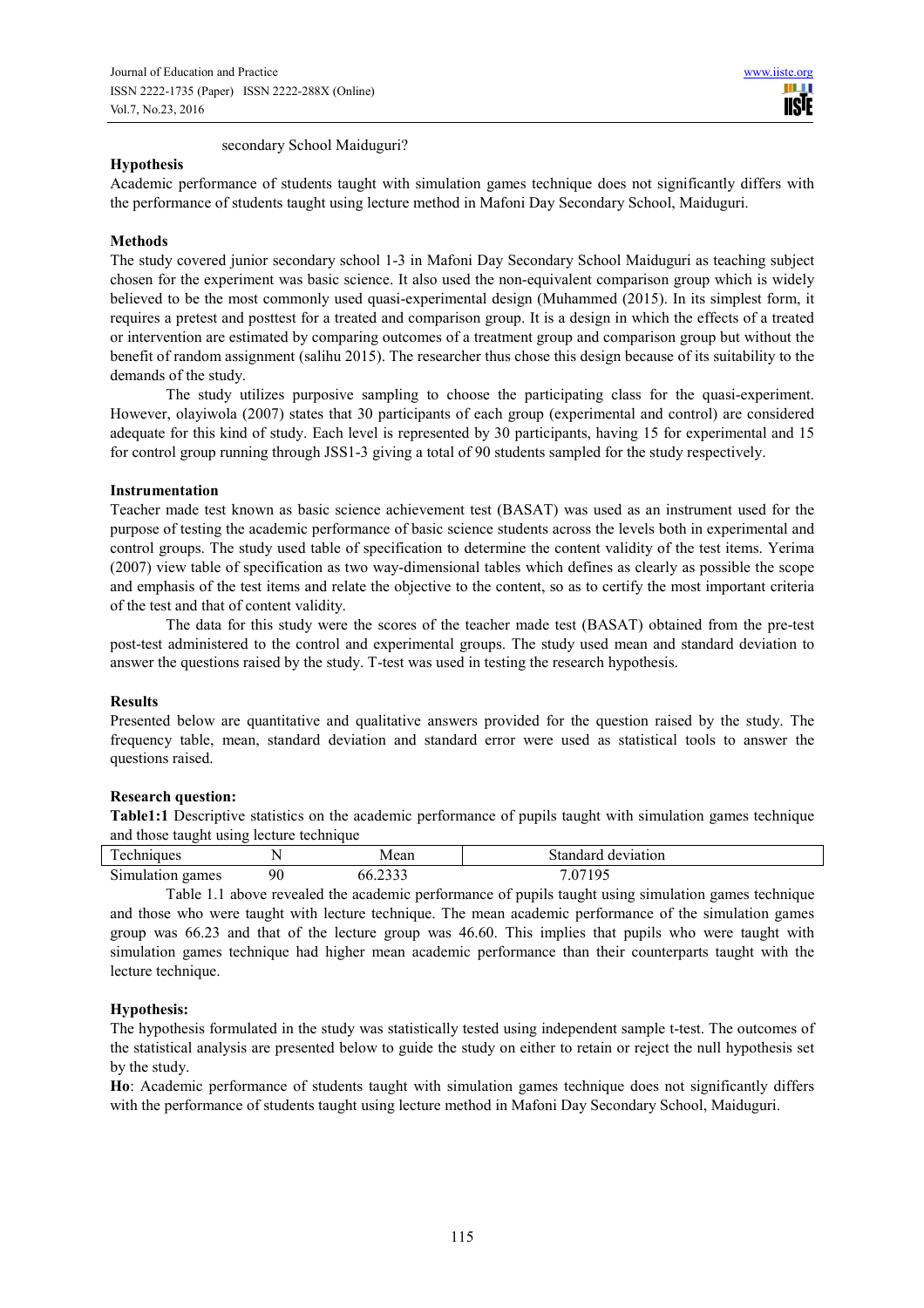| Variable          | groups                     | N  | Mean  | std. dev | Df  | Adjusted R R.sqr | f. chang. df | SIg.     |
|-------------------|----------------------------|----|-------|----------|-----|------------------|--------------|----------|
| Academic          | simulation $90\quad 66.23$ |    |       | 7.07     | 118 | 12.86 1.97 .66   | 321<br>63.00 | rejected |
| Performance games |                            |    |       |          |     |                  |              |          |
|                   | Lecture                    | 90 | 46.60 | 9.48     |     |                  |              |          |

**Table 1.2** t-test mean performance of students thought using simulation games and lecture methods

SPSS t-test og mean difference

Table 1.2 Correlation of mean academic performance of students taught with simulation games technique and those taught with lecture method. Results from the t-test indicated a significant effect in the mean academic performance of pupils taught with simulation games technique and those who were taught with lecture technique. Reason being the fact that the calculated p-value of 0.001 is less than the 0.05 level of significance while the calculated value of 12.86 is higher than the 1.96 critical value at Df 118. However, their calculated mean academic performances were 66.23 and 46.6 for pupils taught with simulation games technique and those who were taught with lecture technique respectively. Therefore the null hypothesis is hereby rejected.

### **Findings**

The study found that simulation games technique has significant positive effect on students' academic performance at Mafoni Day Secondary school, Maiduguri, Borno,state, Nigeria.

# **Discussion**

Results from the study shows that significant effect of performances of student taught with simulation games technique which is better than those taught with lecture technique. Simulation games technique has significant positive impact on students' academic performance at JSS Secondary school level in Mafoni, Maiduguri. The findings of this study corroborated that of Dauda (2015) ; Adoke (2015), their studies examined the effect of simulation games technique on students academic performance and found that simulation games technique was more effective in comparison to other teaching techniques of teaching especially the teacher-centre approaches.

The lecture technique is considered ineffective due to the facts that, it creates little impact on learners' academic performance, because the lesson is dominated by a teacher, talking to the learners where the learners remain passively listeners and recipient of knowledge. There were little or no use of materials by the learners, the learners level of abilities where not taking into cognizance by the teacher. It is believe that use of learnercentered approach make teaching and learning more interesting, make the classroom environment lively, arouse learners interest and sustained their interest and attention throughout the teaching and learning process as a result of involving all learners in the lesson through pairs and group work, learners of all abilities get opportunity to think, the teacher focuses on understanding not just memorization and recall of fact (Bukar, Bello & Ibi 2016).

The learners-centered approach to teaching and learning (simulation games) is supported by experimental learning theory. As Brookfield (1983) in Muhammed (2015) opined that writers in the field of experimental learning have tended to use the term in two contrasting senses. On one hand, the term is used to describe the sort of learning undertaken by students who are given a chance to acquire and apply knowledge, skills and feelings in an immediate and relevant setting. Experimental learning thus involves a direct encounter with the phenomena being studied rather than merely thinking about the encounter, or only considering the possibility of doing something about it, learners-centered approach to teaching and learning offers just that the second type of experimental learning is education that occur as a direct participation in the events of life (Houle, 1980).

Simulations can be used as part of the process of learning rather than as a summative measure of it. Use follow-up activities to establish a measure of comprehension and as a de-briefing mechanism when students return to reality (e.g. use reflection on the process as the assessable component of the activity, rather than participation in the simulation itself). Simulations promote the use of critical and evaluative thinking. Because they are ambiguous or open-ended, they encourage students to contemplate the implications of a scenario. The situation feels real and thus leads to more engaging interaction by learners. It further promotes concept attainment through experiential practice. They help students understand the nuances of a concept. Students often find them more deeply engaging than other activities, as they experience the activity first-hand, rather than hearing about it or seeing it.

Simulations help students appreciate more deeply the management of the environment, politics, community and culture. For example, by participating in a resource distribution activity, students might gain an understanding of inequity in society. Simulations can reinforce other skills indirectly, such as debating, a method associated with some large-scale simulations, and research skills.